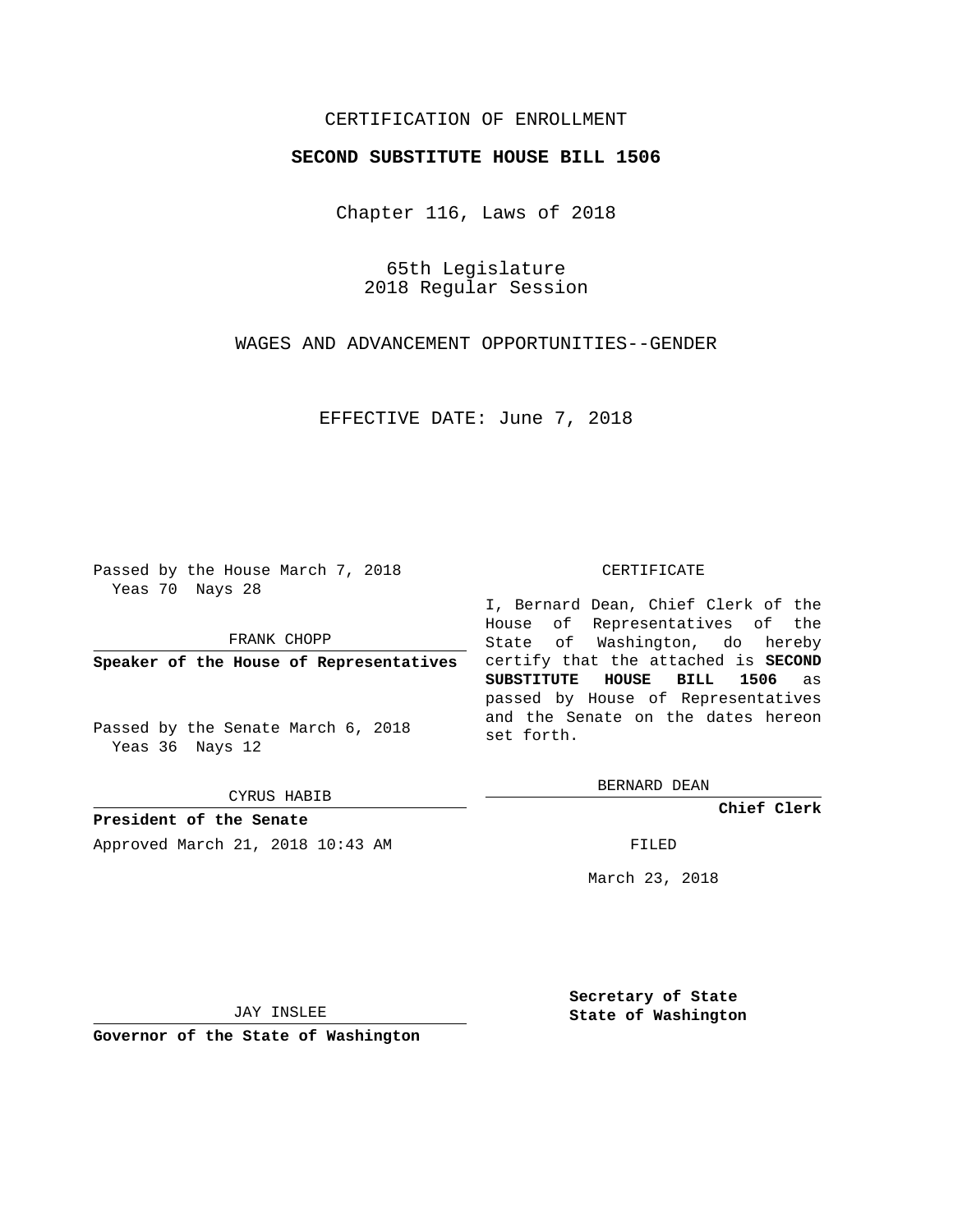### **SECOND SUBSTITUTE HOUSE BILL 1506**

AS AMENDED BY THE CONFERENCE COMMITTEE

Passed Legislature - 2018 Regular Session

# **State of Washington 65th Legislature 2018 Regular Session**

**By** House Labor & Workplace Standards (originally sponsored by Pellicciotti, Slatter, Macri, Peterson, Chapman, Ortiz-Self, Bergquist, Sawyer, Frame, Gregerson, Farrell, Kilduff, Kagi, Dolan, Clibborn, Pollet, McBride, Stanford, Doglio, Appleton, Robinson, Fitzgibbon, Sells, Goodman, Tharinger, Hudgins, Ormsby, Riccelli, Fey, and Pettigrew)

 AN ACT Relating to workplace practices to achieve gender pay equity; amending RCW 49.12.175; adding a new chapter to Title 49 RCW; recodifying RCW 49.12.175; and prescribing penalties.

BE IT ENACTED BY THE LEGISLATURE OF THE STATE OF WASHINGTON:

 NEW SECTION. **Sec. 1.** The legislature finds that despite existing equal pay laws, there continues to be a gap in wages and advancement opportunities among workers in Washington, especially women. Income disparities limit the ability of women to provide for their families, leading to higher rates of poverty among women and children. The legislature finds that in order to promote fairness among workers, employees must be compensated equitably. Further, policies that encourage retaliation or discipline towards workers who discuss or inquire about compensation prevent workers from moving forward.

 The legislature intends to update the existing Washington state equal pay act, not modified since 1943, to address income disparities, employer discrimination, and retaliation practices, and to reflect the equal status of all workers in Washington state.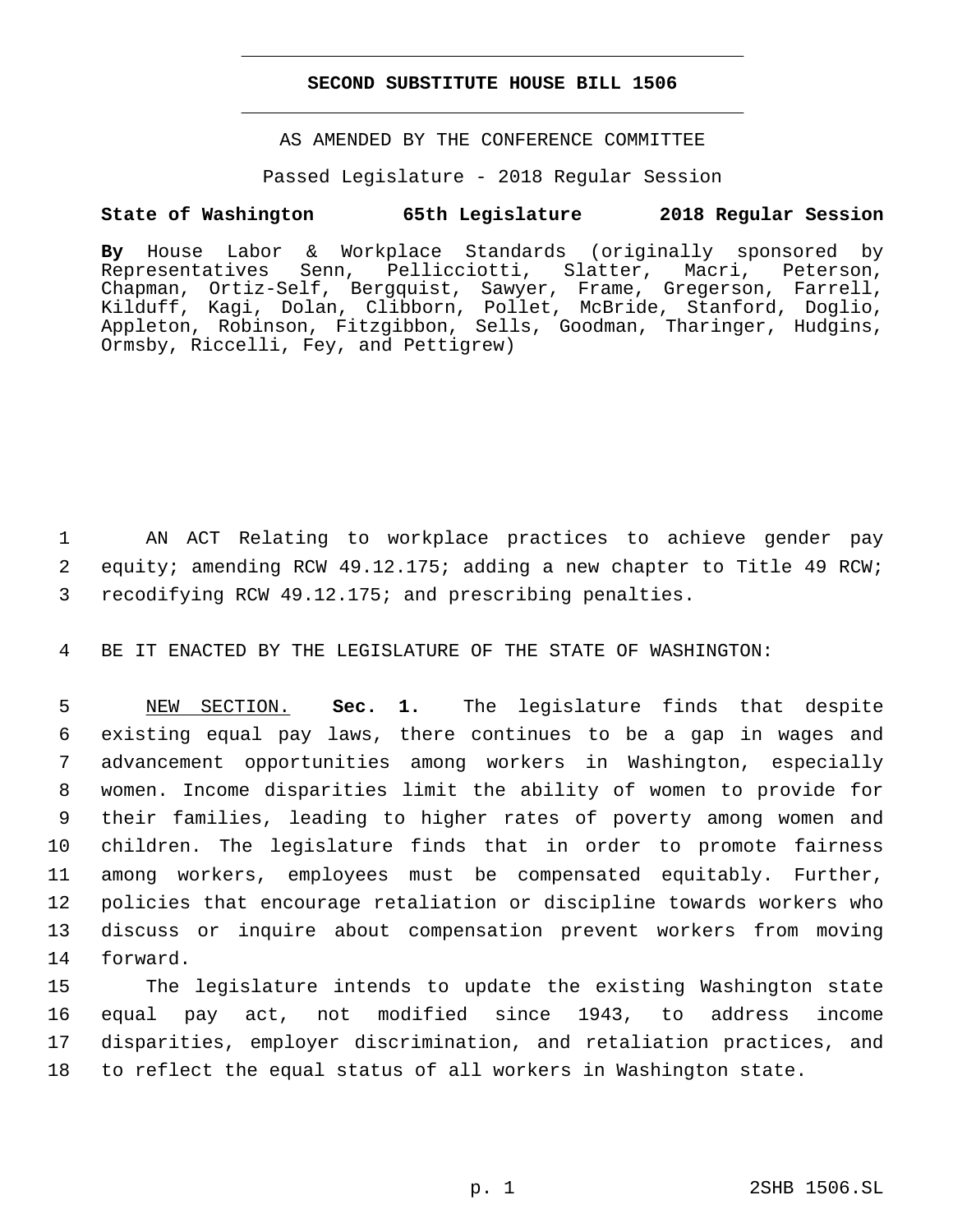NEW SECTION. **Sec. 2.** The definitions in this section apply throughout this chapter unless the context clearly requires otherwise.

 (1) "Compensation" means discretionary and nondiscretionary wages and benefits provided by an employer to an employee as a result of 6 the employment relationship.

(2) "Department" means the department of labor and industries.

 (3) "Director" means the director of the department of labor and industries, or the director's designated representative.

 (4) "Employee" means an employee who is employed in the business of the employee's employer whether by way of manual labor or 12 otherwise.

 (5) "Employer" means any person, firm, corporation, partnership, business trust, legal representative, or other business entity which engages in any business, industry, profession, or activity in this state and employs one or more employees, and includes the state, any state institution, state agency, political subdivisions of the state, and any municipal corporation or quasi-municipal corporation.

 **Sec. 3.** RCW 49.12.175 and 1943 c 254 s 1 are each amended to read as follows:20

21  $(1)$  Any employer in this state( $\left(-\right)$  employing both males and females, who shall discriminate in any way in the payment of wages as between sexes or who shall pay any female a less wage, be it time or 24 piece work, or salary, than is being paid to males)) who discriminates in any way in providing compensation based on gender 26 between similarly employed((, or in any employment formerly performed 27 by males, shall be)) employees of the employer is guilty of a 28 misdemeanor. If any ((female)) employee ((shall)) receives less 29 compensation because of ((being discriminated against)) 30 discrimination on account of ((her sex, and)) gender in violation of 31 this section, ((she shall be)) that employee is entitled to ((recover in a civil action the full amount of compensation that she would have received had she not been discriminated against)) the remedies in sections 7 and 8 of this act. In such action, however, the employer shall be credited with any compensation which has been paid to 36 ((her)) the employee upon account. ((A differential in wages between employees based in good faith on a factor or factors other than sex shall not constitute discrimination within the meaning of RCW 49.12.010 through 49.12.180.))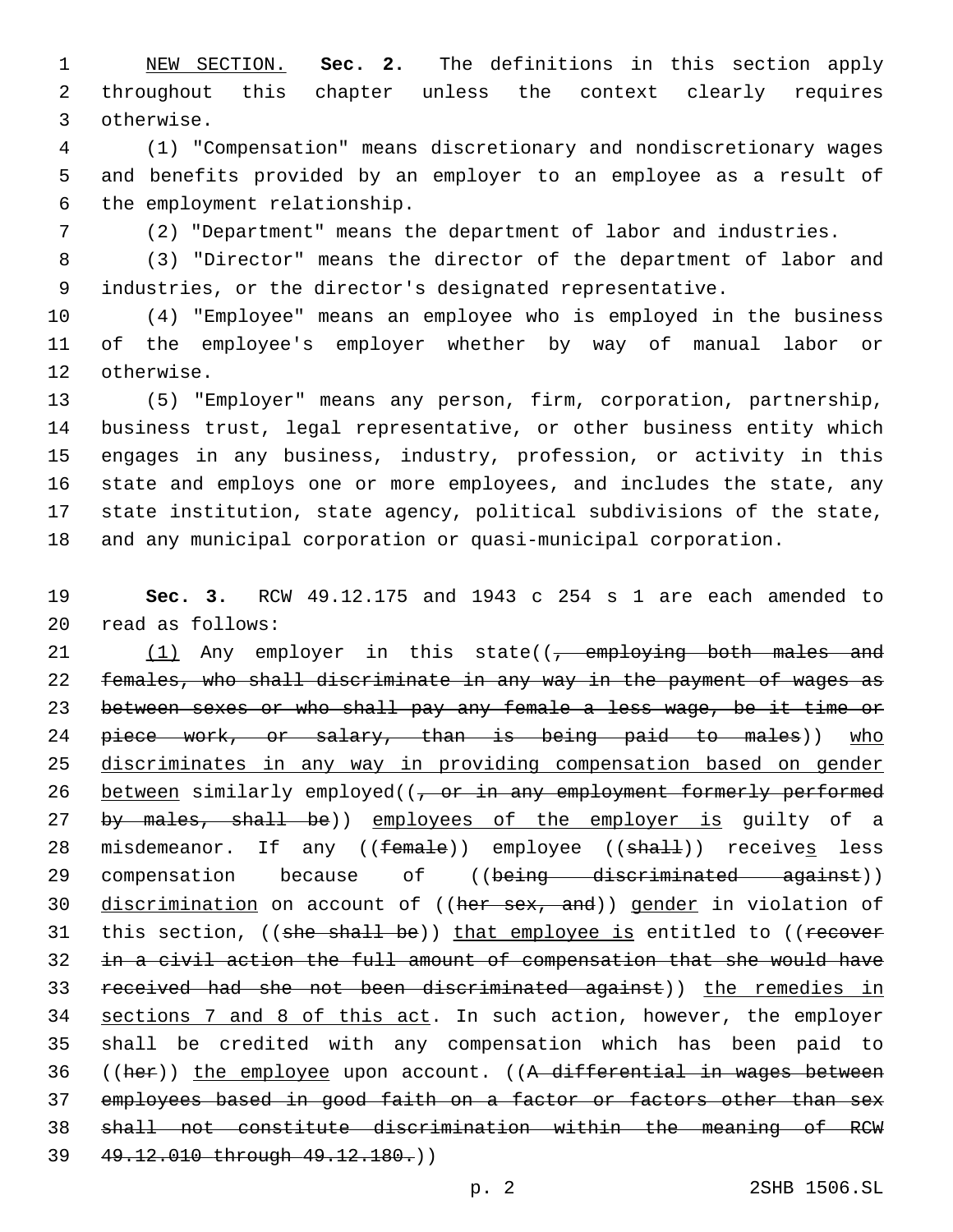| 1  | оf<br>this<br>section, employees<br>(2)<br>For<br>are<br>similarly<br>purposes |
|----|--------------------------------------------------------------------------------|
| 2  | employed if the individuals work for the same employer, the                    |
| 3  | performance of the job requires similar skill, effort, and                     |
| 4  | responsibility, and the jobs are performed under similar working               |
| 5  | conditions. Job titles alone are not determinative of whether                  |
| 6  | employees are similarly employed.                                              |
| 7  | $(3)(a)$ Discrimination within the meaning of this section does not            |
| 8  | include a differential in compensation based in good faith on a bona           |
| 9  | fide job-related factor or factors that:                                       |
| 10 | (i) Are consistent with business necessity;                                    |
| 11 | (ii) Are not based on<br>or derived from<br>a gender-based                     |
| 12 | differential; and                                                              |
| 13 | (iii) Account for the entire differential. More than one factor                |
| 14 | may account for the differential.                                              |
| 15 | (b) Such bona fide factors include, but are not limited to:                    |
| 16 | (i) Education, training, or experience;                                        |
| 17 | (ii) A seniority system;                                                       |
| 18 | (iii) A merit system;                                                          |
| 19 | (iv) A system that measures earnings by quantity or quality of                 |
| 20 | production; or                                                                 |
| 21 | (v) A bona fide regional difference in compensation levels.                    |
| 22 | (c) A differential in compensation based in good faith on a local              |
| 23 | government ordinance providing for a minimum wage different from               |
| 24 | state law does not constitute discrimination under this section.               |
| 25 | An individual's previous wage or salary history is not a<br>(d)                |
| 26 | defense under this section.                                                    |
| 27 | (e) The employer carries the burden of proof on these defenses.                |

 NEW SECTION. **Sec. 4.** (1) The legislature finds that equality of opportunity for advancement is key to reducing income disparities based on gender. The legislature further finds that using gender as a factor in advancement contributes to pay inequity.

 (2) An employer may not, on the basis of gender, limit or deprive an employee of career advancement opportunities that would otherwise 34 be available.

 (3) A differential in career advancement based on a bona fide job-related factor or factors that meet the criteria in RCW 49.12.175(3)(a) (i) through (iii) (as recodified by this act) does not constitute discrimination within the meaning of this section. Such bona fide factors include, but are not limited to, the factors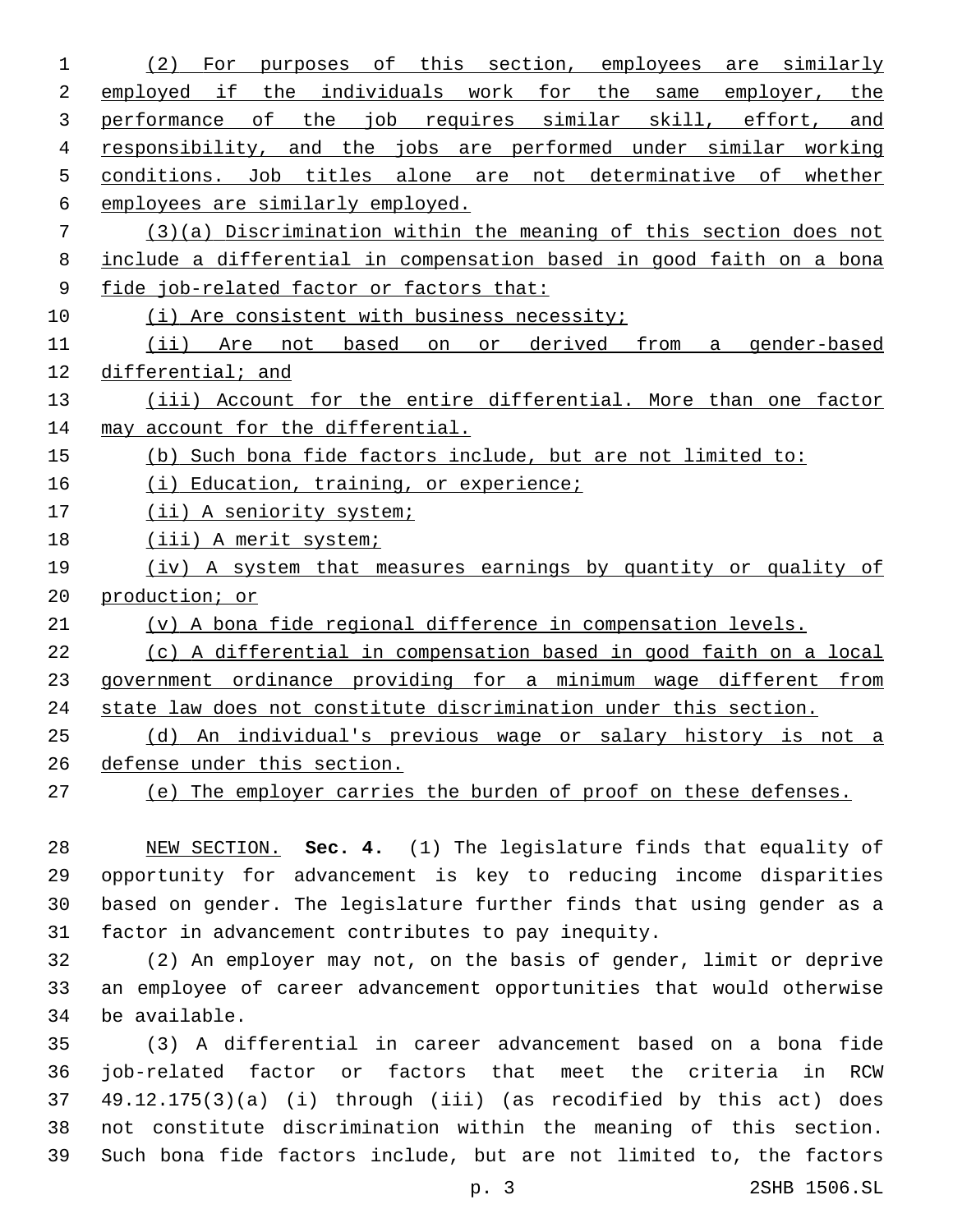specified in RCW 49.12.175(3)(b) (i) through (iv) (as recodified by 2 this act).

 (4)(a) If it is determined that an employer committed a pattern of violations of this section as to an employee or committed a violation of this section through application of a formal or informal employer policy or practice, the employee is entitled to the remedies 7 in this section and in section 8 of this act.

 (b) Upon complaint by an employee, the director must investigate to determine if there has been compliance with this section and the rules adopted to implement this section. The director, upon complaint, may also initiate an investigation on behalf of one or more employees for a violation of this section and the rules adopted to implement this section. The director may require the testimony of witnesses and production of documents as part of an investigation.

 (c) If the director determines that a violation occurred, the director shall attempt to resolve the violation by conference and 17 conciliation.

 (d) If no agreement is reached to resolve the violation and the director determines that the employer committed a pattern of violations of this section as to an employee or committed a violation of this section through application of a formal or informal employer policy or practice, the director may issue a citation and notice of 23 assessment and order:

 (i) The employer to pay to the employee actual damages, statutory damages equal to the actual damages or five thousand dollars, whichever is greater, and interest of one percent per month on all 27 compensation owed;

 (ii) The employer to pay to the department the costs of 29 investigation and enforcement; and

30 (iii) Any other appropriate relief.

 (e) In addition to the citation and notice of assessment, if the director determines that the employer committed a pattern of violations of this section as to an employee or committed a violation of this section through application of a formal or informal employer policy or practice, the director may order payment to the department of a civil penalty. The violation as to each affected employee 37 constitutes a separate violation.

 (i) For a first violation, the civil penalty may not exceed five 39 hundred dollars.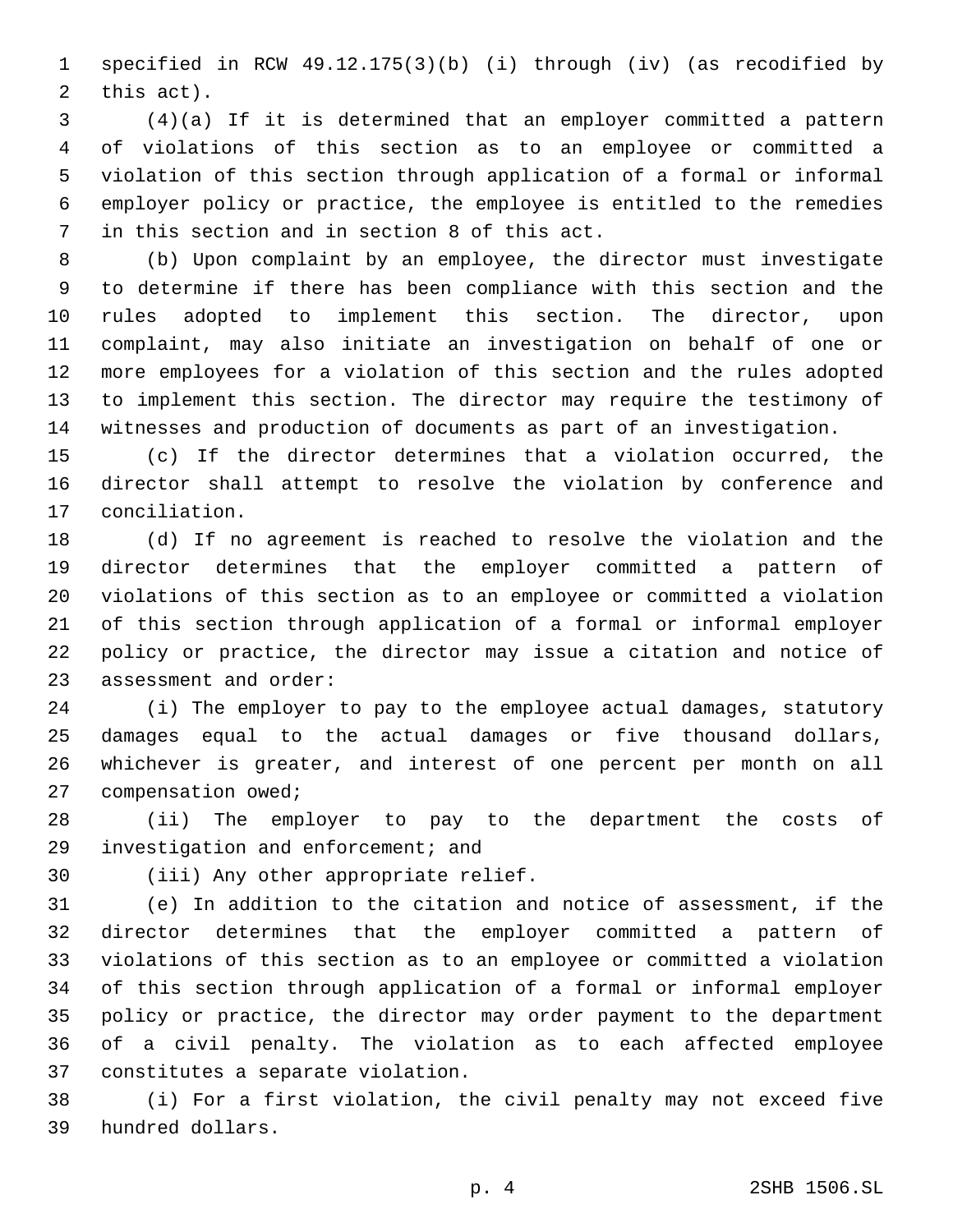(ii) For a repeat violation, the civil penalty may not exceed one thousand dollars or ten percent of the damages, whichever is greater. (f) Section 7 (3), (4), and (5) of this act applies to this section.4

NEW SECTION. **Sec. 5.** (1) An employer may not:

 (a) Require nondisclosure by an employee of his or her wages as a 7 condition of employment; or

 (b) Require an employee to sign a waiver or other document that prevents the employee from disclosing the amount of the employee's 10 waqes.

 (2) An employer may not discharge or in any other manner 12 retaliate against an employee for:

 (a) Inquiring about, disclosing, comparing, or otherwise discussing the employee's wages or the wages of any other employee;

 (b) Asking the employer to provide a reason for the employee's 16 wages or lack of opportunity for advancement; or

 (c) Aiding or encouraging an employee to exercise his or her 18 rights under this section.

 (3) An employer may prohibit an employee who has access to compensation information of other employees or applicants as part of such employee's essential job functions from disclosing the wages of the other employees or applicants to individuals who do not otherwise have access to such information, unless the disclosure is in response to a complaint or charge, in furtherance of an investigation, or consistent with the employer's legal duty to provide the information and the disclosure is part of the employee's essential job functions. An employee described in this subsection otherwise has the protections of this section, including to disclose the employee's 29 wages without retaliation.

 (4) This section does not require an employee to disclose the 31 employee's compensation.

 (5) This section does not permit an employee to violate the requirements in chapter 49.17 RCW and rules adopted under that 34 chapter.

 NEW SECTION. **Sec. 6.** An employer may not retaliate, discharge, or otherwise discriminate against an employee because the employee has filed any complaint, or instituted or caused to be instituted any proceeding under this chapter, or has testified or is about to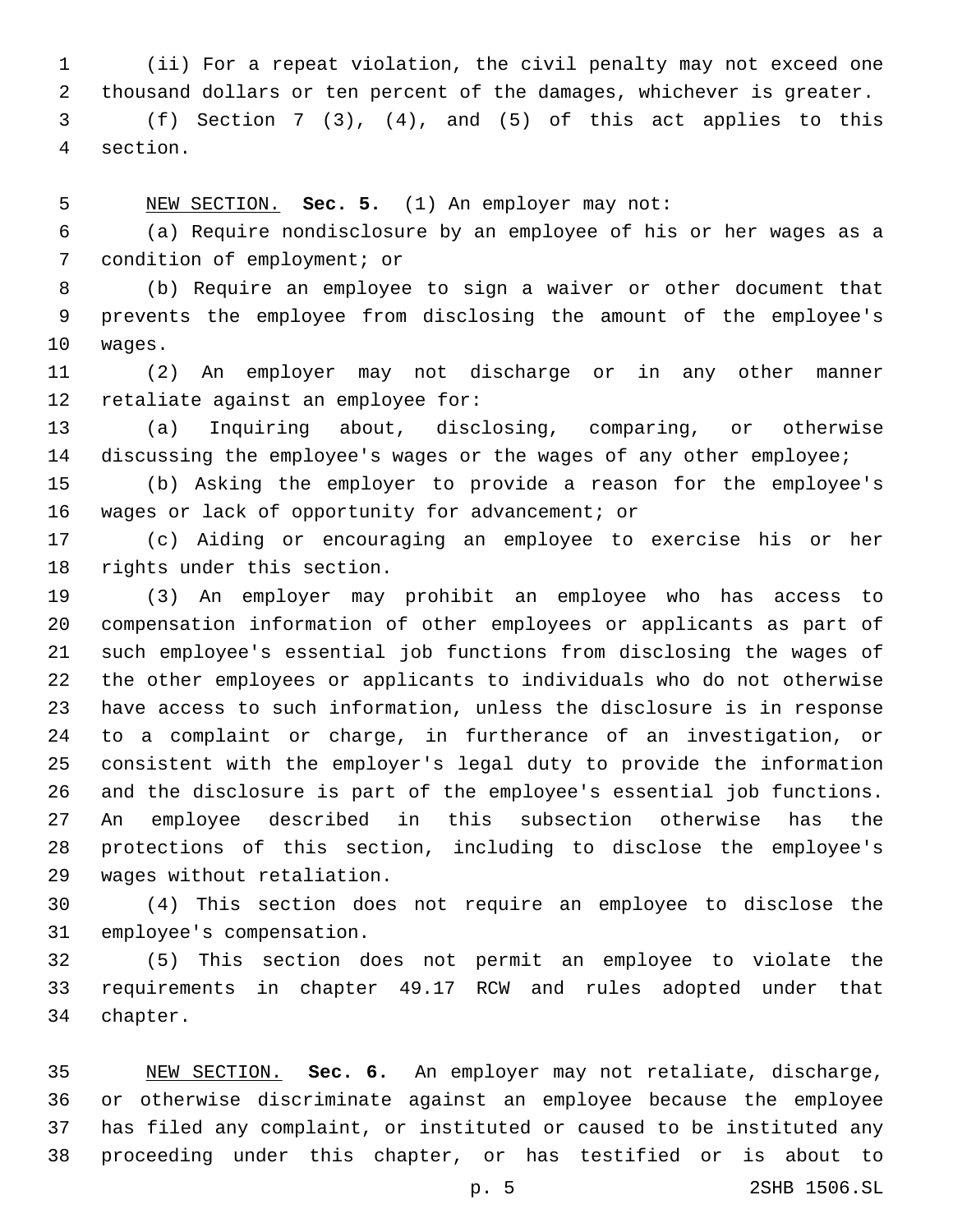testify in any such proceeding, or because of the exercise by such employee on behalf of himself or herself or others of any right 3 afforded by this chapter.

 NEW SECTION. **Sec. 7.** (1) Upon complaint by an employee, the director must investigate to determine if there has been compliance with RCW 49.12.175 (as recodified by this act), sections 5 and 6 of this act, and the rules adopted under this chapter. The director, upon complaint, may also initiate an investigation on behalf of one or more employees for a violation of RCW 49.12.175 (as recodified by this act), sections 5 and 6 of this act, and the rules adopted under this chapter. The director may require the testimony of witnesses and production of documents as part of an investigation.

 (2) If the director determines that a violation occurred, the director shall attempt to resolve the violation by conference and 15 conciliation.

 (a) If no agreement is reached to resolve the violation, the director may issue a citation and notice of assessment and order the employer to pay to the complainant actual damages; statutory damages equal to the actual damages or five thousand dollars, whichever is 20 greater; interest of one percent per month on all compensation owed; payment to the department of the costs of investigation and 22 enforcement; and any other appropriate relief.

 (b) In addition to the citation and notice of assessment, the director may order payment to the department of a civil penalty. For purposes of a civil penalty for violation of RCW 49.12.175 (as recodified by this act) and section 6 of this act, the violation as to each affected employee constitutes a separate violation.

 (i) For a first violation, the civil penalty may not exceed five 29 hundred dollars.

 (ii) For a repeat violation, the civil penalty may not exceed one thousand dollars or ten percent of the damages, whichever is greater.

 (3) An appeal from the director's determination may be taken in accordance with chapter 34.05 RCW. An employee who prevails is 34 entitled to costs and reasonable attorneys' fees.

 (4) The department must deposit civil penalties paid under this section in the supplemental pension fund established under RCW 37 51.44.033.

 (5) Any wages and interest owed must be calculated from four years from the last violation before the complaint.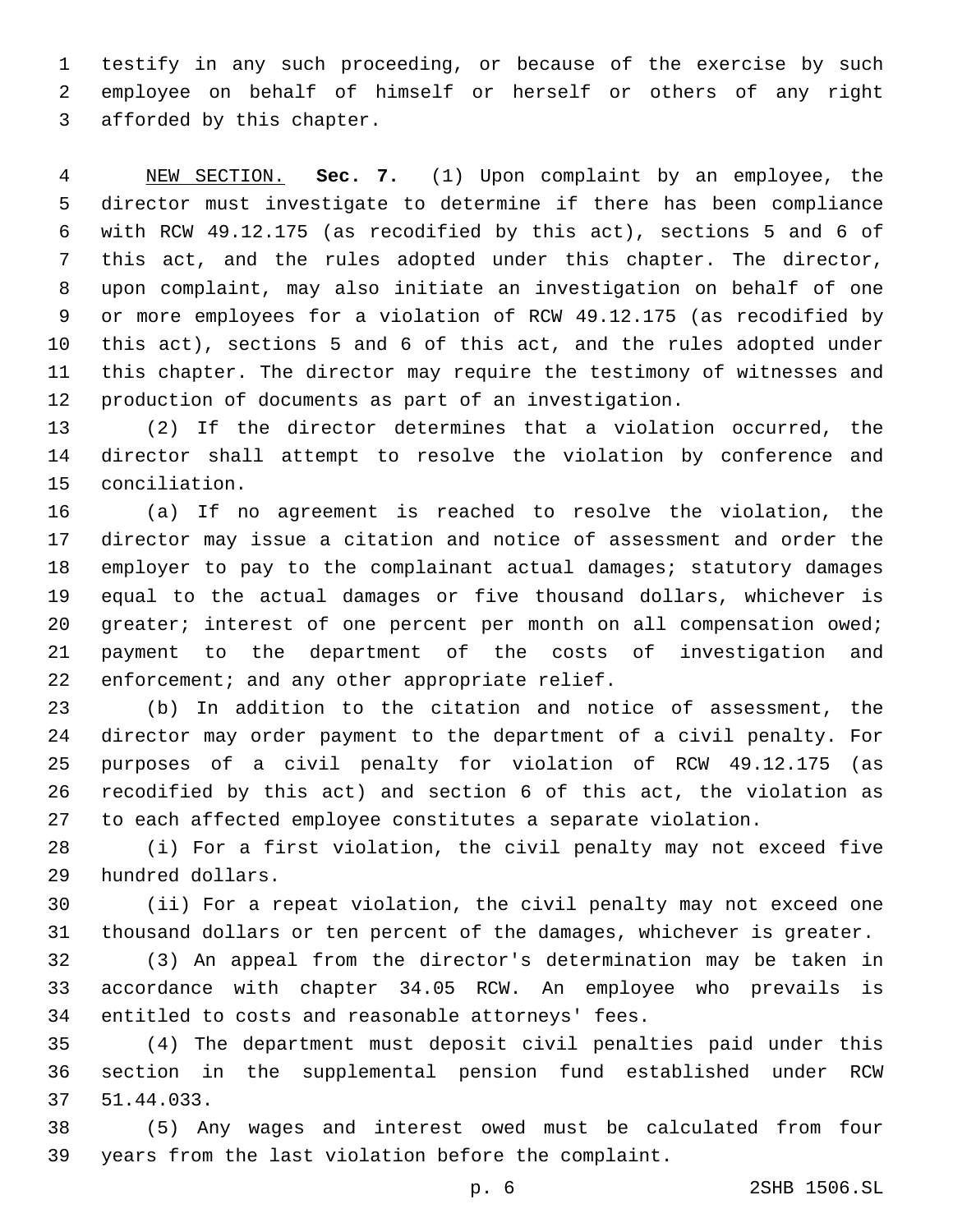NEW SECTION. **Sec. 8.** (1) Subject to subsection (2) of this section, an employee may bring a civil action against an employer for violation of RCW 49.12.175 (as recodified by this act) and sections 4 through 6 of this act for actual damages; statutory damages equal to the actual damages or five thousand dollars, whichever is greater; interest of one percent per month on all compensation owed; and costs and reasonable attorneys' fees. The court may also order reinstatement and injunctive relief. The employee must bring a civil action within three years of the date of the alleged violation of this chapter regardless of whether the employee pursued an administrative complaint. Filing a civil action under this chapter shall terminate the director's processing of the complaint under section 4 or 7 of this act. Recovery of any wages and interest owed must be calculated from four years from the last violation prior to the date of filing the civil action.

 (2) An employee alleging a violation of section 4 of this act is entitled to relief only if the court determines that the employer committed a pattern of violations as to the employee or committed a violation through application of a formal or informal employer policy 20 or practice.

 NEW SECTION. **Sec. 9.** A violation of this chapter occurs when a discriminatory compensation decision or other practice is adopted, when an individual becomes subject to a discriminatory compensation decision or other practice, or when an individual is affected by application of a discriminatory compensation decision or other practice, including each time wages, benefits, or other compensation is paid, resulting in whole or in part from such a decision or other practice.

 NEW SECTION. **Sec. 10.** The department shall include notice of the provisions of this chapter in the next reprinting of employment posters.

 NEW SECTION. **Sec. 11.** The department may adopt rules to implement sections 1 and 4 through 7 of this act and RCW 49.12.175 (as recodified by this act).